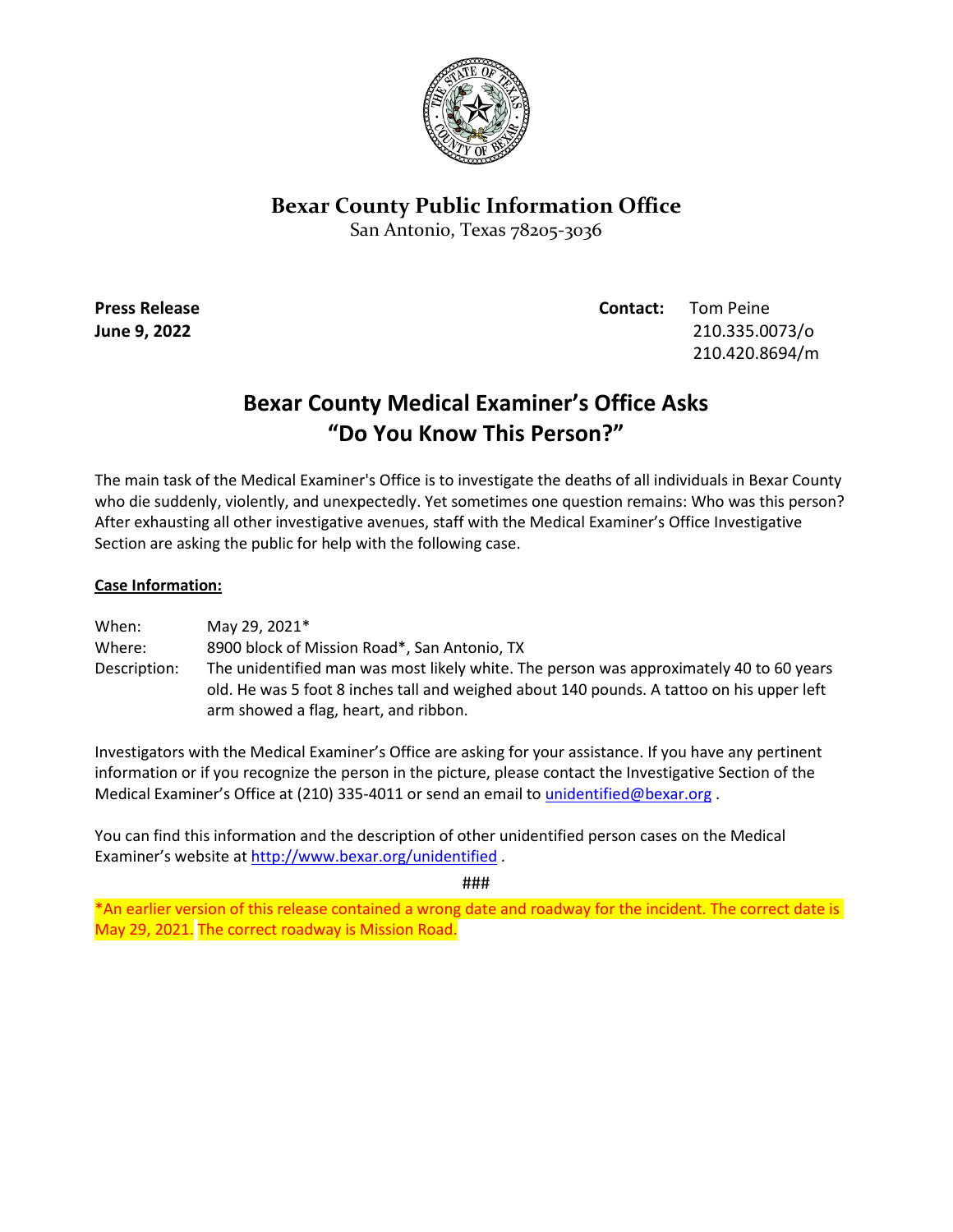# DO YOU KNOW THIS PERSON?

**ON MAY 29, 2021**, an unidentified man was located in the 8900 block of Mission Road in San Antonio Texas.



ME Case #2021-1624

## **DESCRIPTION**

- White male
- Approximately 40-60 years of age
- Height 5'8"
- Weight about 140 lbs

# **TATTOO DESCRIPTION**

- On upper left arm showing<br>a flag, heart and a ribbon.



Investigators with the Medical Examiner's Office are asking for your help. If you have any pertinent information, or if you think you recognize one of the men in the photographs, please contact the Investigative Section of the Medical Examiner's Office.

**Email: unidentified@bexar.org** 

Phone: 210-335-4011